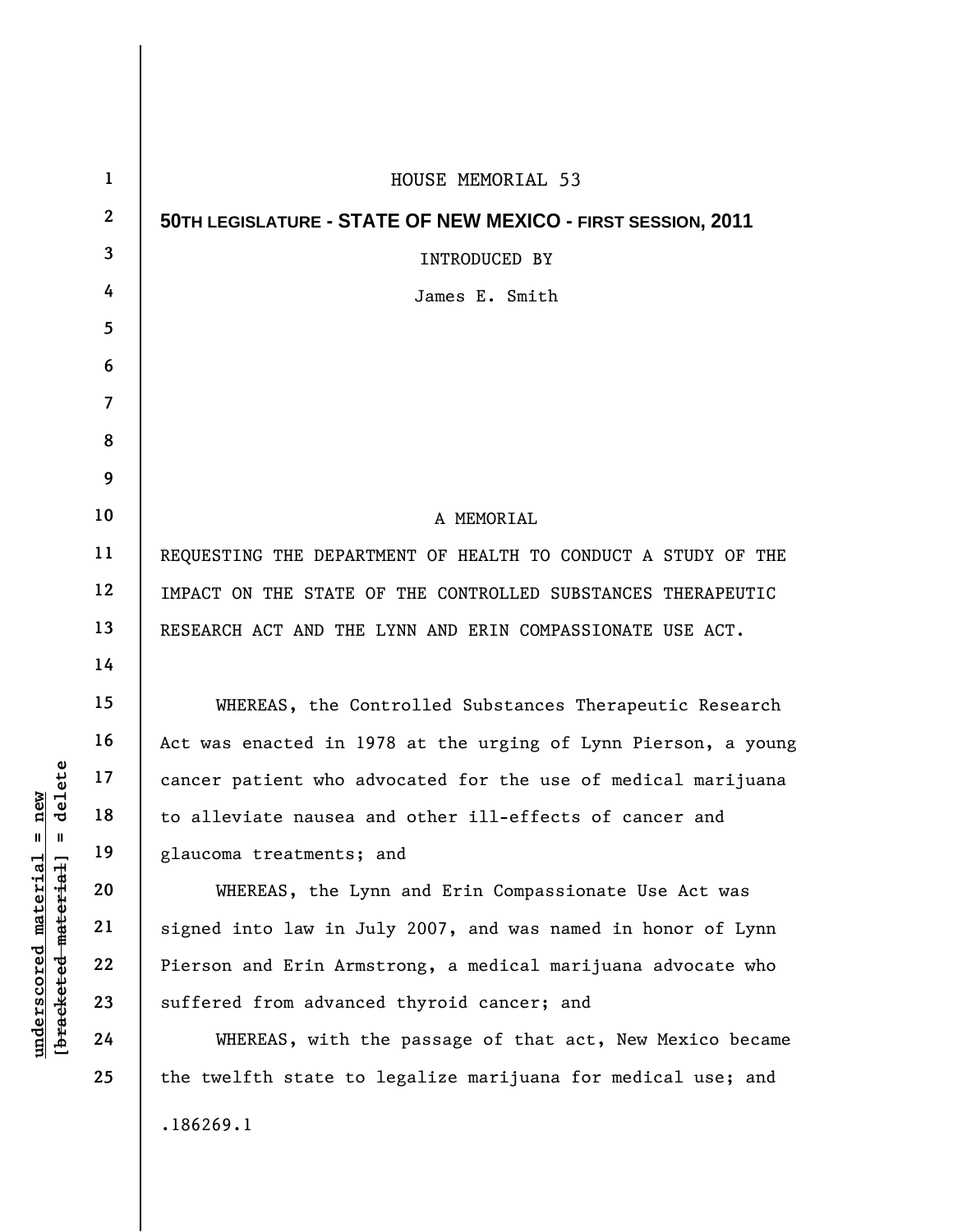WHEREAS, currently, fifteen states and the District of Columbia have laws that allow the use of marijuana for medical purposes, although each state has very different guidelines for its use; and

WHEREAS, the Controlled Substances Therapeutic Research Act limits the use of marijuana to cancer chemotherapy and glaucoma patients; however, it allows a patient qualification board to include other disease groups for patient research upon the approval of the federal food and drug administration; and

WHEREAS, the Lynn and Erin Compassionate Use Act initially identified seven debilitating conditions that could qualify a patient to receive medical marijuana, and it permits the department of health, upon recommendation by an advisory board, to add other conditions, treatments or diseases; and

WHEREAS, as of today, the department of health has approved fifteen conditions that can qualify a person to receive marijuana for medical treatment purposes; and

WHEREAS, the Lynn and Erin Compassionate Use Act remains a controversial measure, with both supporters and detractors of the use of marijuana for medical purposes; and

WHEREAS, the Controlled Substances Therapeutic Research Act contains a requirement for annual reports to the legislature and the governor regarding the effectiveness of the program; however, no reports have been generated in recent years, as the research program is unfunded and is not being .186269.1

 $- 2 -$ 

**1** 

**2** 

**3** 

**4** 

**5** 

**6** 

**7** 

**8** 

**9** 

**10** 

**11** 

**12** 

**13** 

**14** 

**15** 

**16** 

**17** 

**18** 

**19** 

**20** 

**21** 

**22** 

**23** 

**24** 

**25**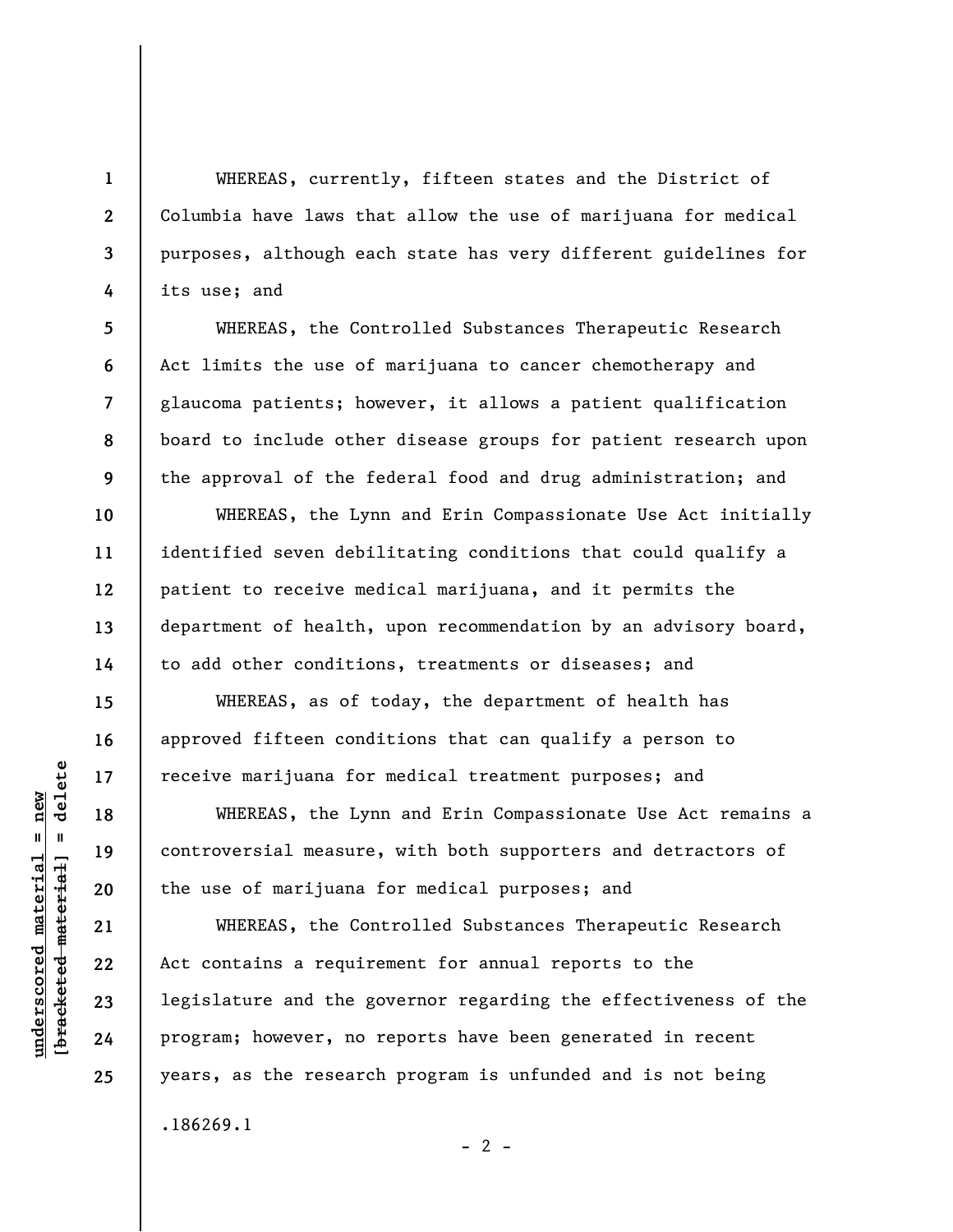**1** 

**2** 

**3** 

**4** 

**5** 

**6** 

**7** 

**8** 

**9** 

**10** 

**11** 

**12** 

**13** 

**14** 

**15** 

**16** 

**17** 

**18** 

**19** 

**20** 

**21** 

**22** 

**23** 

**24** 

**25** 

implemented by the department of health; and

WHEREAS, there is no provision in the Lynn and Erin Compassionate Use Act requiring reports to the legislature or the governor regarding the effectiveness of that current program; and

WHEREAS, sufficient time has elapsed since the enactment of these laws and the promulgation of the regulations to support a study of the evolution and effectiveness of these programs to assess the effect it has had on the state and to identify lessons learned from implementation of the law;

NOW, THEREFORE, BE IT RESOLVED BY THE HOUSE OF REPRESENTATIVES OF THE STATE OF NEW MEXICO that the department of health be requested to conduct a study of the impact on the state of the Controlled Substances Therapeutic Research Act and the Lynn and Erin Compassionate Use Act; and

BE IT FURTHER RESOLVED that the study consider new developments in the field of medicine, appropriate age ranges for treatment of debilitating conditions with medical marijuana, the legal status of the unresolved conflicts between state and federal law, whether the use of marijuana for medical purposes has resulted in any increased criminal activity and other issues; and

BE IT FURTHER RESOLVED that the study identify unresolved issues, problems and benefits and whether continuation of the program is justified; and

 $-3 -$ 

.186269.1

 $\frac{1}{2}$  intereted material = delete **[bracketed material] = delete**  $underscored material = new$ **underscored material = new**